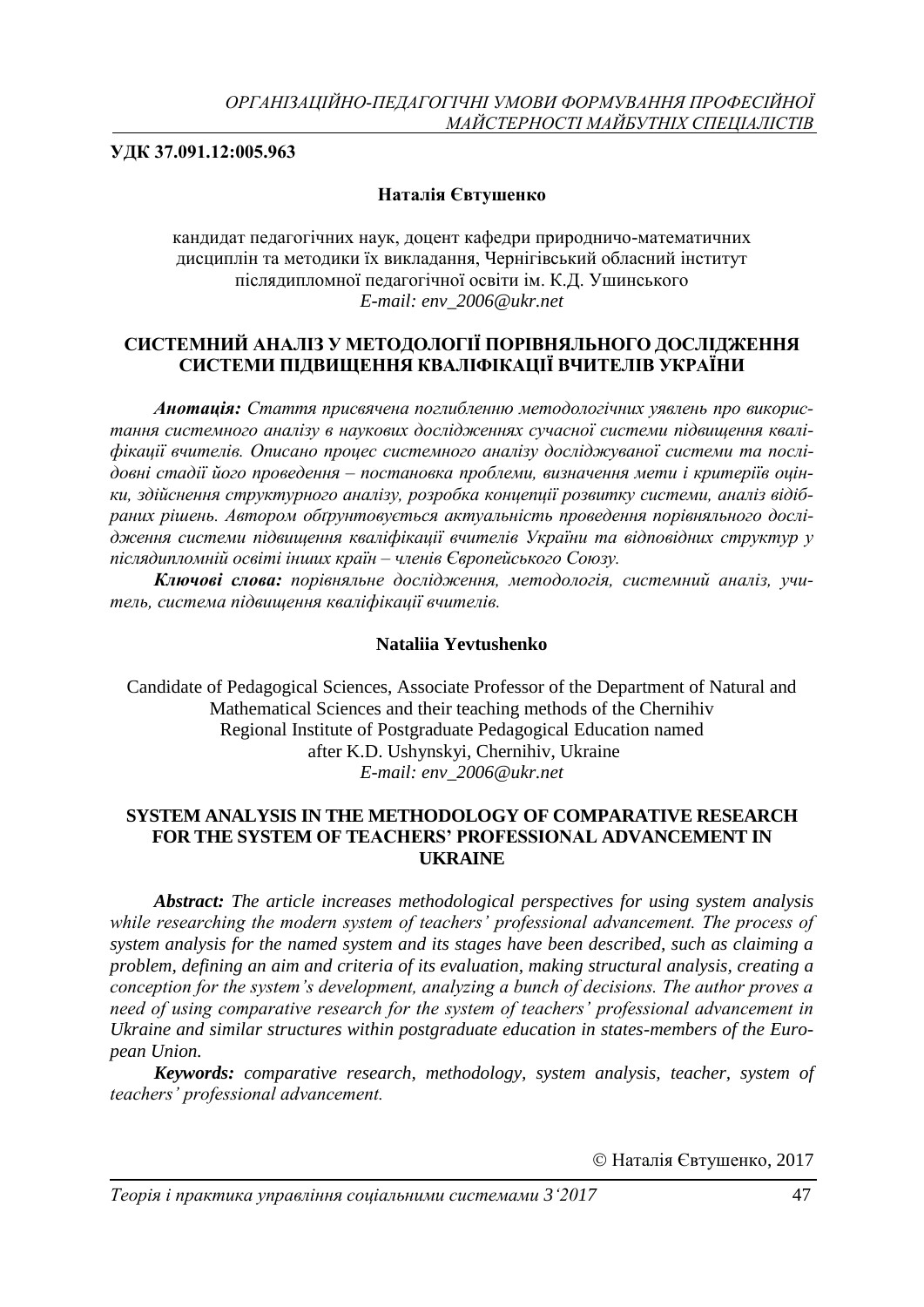# **Наталья Евтушенко**

## **СИСТЕМНЫЙ АНАЛИЗ В МЕТОДОЛОГИИ СРАВНИТЕЛЬНОГО ИССЛЕДОВАНИЯ СИСТЕМЫ ПОВЫШЕНИЯ КВАЛИФИКАЦИИ УЧИТЕЛЕЙ УКРАИНЫ**

*Аннотация: Статья посвящена углублению методологических представлений об использовании системного анализа в научных исследованиях современной системы повышения квалификации учителей. Описан процесс системного анализа исследуемой системы и последовательные стадии его проведения – постановка проблемы, определение цели и критериев оценки, осуществление структурного анализа, разработка концепции развития системы, анализ отобранных решений. Автором доказывается актуальность проведения сравнительного исследования системы повышения квалификации учителей Украины и соответствующих структур в последипломном образовании других стран –членов Европейского Союза.*

*Ключевые слова: сравнительное исследование, методология, системный анализ, учитель, система повышения квалификации учителей.*

### **Nataliia Yevtushenko**

#### An extended abstract of a paper on the subject of: **"System analysis in the methodology of comparative research for the system of teachers' professional advancement in Ukraine"**

*Problem setting. The system of professional development of teachers is intended to promote the provision of the appropriate professional level of specialists in the postgraduate period, the longest and most productive in human labor that lasts from the moment of receiving the diploma of education and until the completion of a professional career. The importance of developing this kind of postgraduate pedagogical education is difficult to overestimate. It is through teacher training that they can quickly and effectively influence the modernization changes in education that arise under the influence of such social processes as globalization, integration, and informatization. Therefore, the systematic analysis of the system under investigation with a view to finding the best ways to modernize it becomes of special significance.*

#### *Recent research and publications analysis.*

*Recently, the issues of organizing the educational process in the system of teacher training were in the center of scientific attention of Ye.M. Bachynska, N.I. Bilyk, S.A. Bolsun, K.V. Horush, A.M. Zubok, S.V. Kovaliova, S.V. Koroliuk, O.M. Samoilenko, I.I. Sotnichenko, N.M. Chepurna. In scientific works the system analysis takes a special place in the methodology of research, as evidenced by the frequent use of the terms "system approach" and "system". In particular, the methodology of the system analysis is the methodological basis of dissertation research (A.M. Zubko, S.V. Koroliuk, I.I. Sotnichenko, N.M. Chepurna). The system approach is used in the works as a methodological way of knowing the facts, phenomena, objects, processes in their integrity (E.M. Bachynska, Z.M. Zhigal), it is considered as a way to increase the efficiency of any activity (V.V. Vityuk), serves the methodological basis for the creation of a model of information provision (K.V. Horush), it is included in the main methodological methods of creative activity development (S.V. Kovaliova). Systemicity, as a scientific category is one of the main methodological principles in the methodological basis of research (L.V.Zazulin, O.M.Samoilenko).*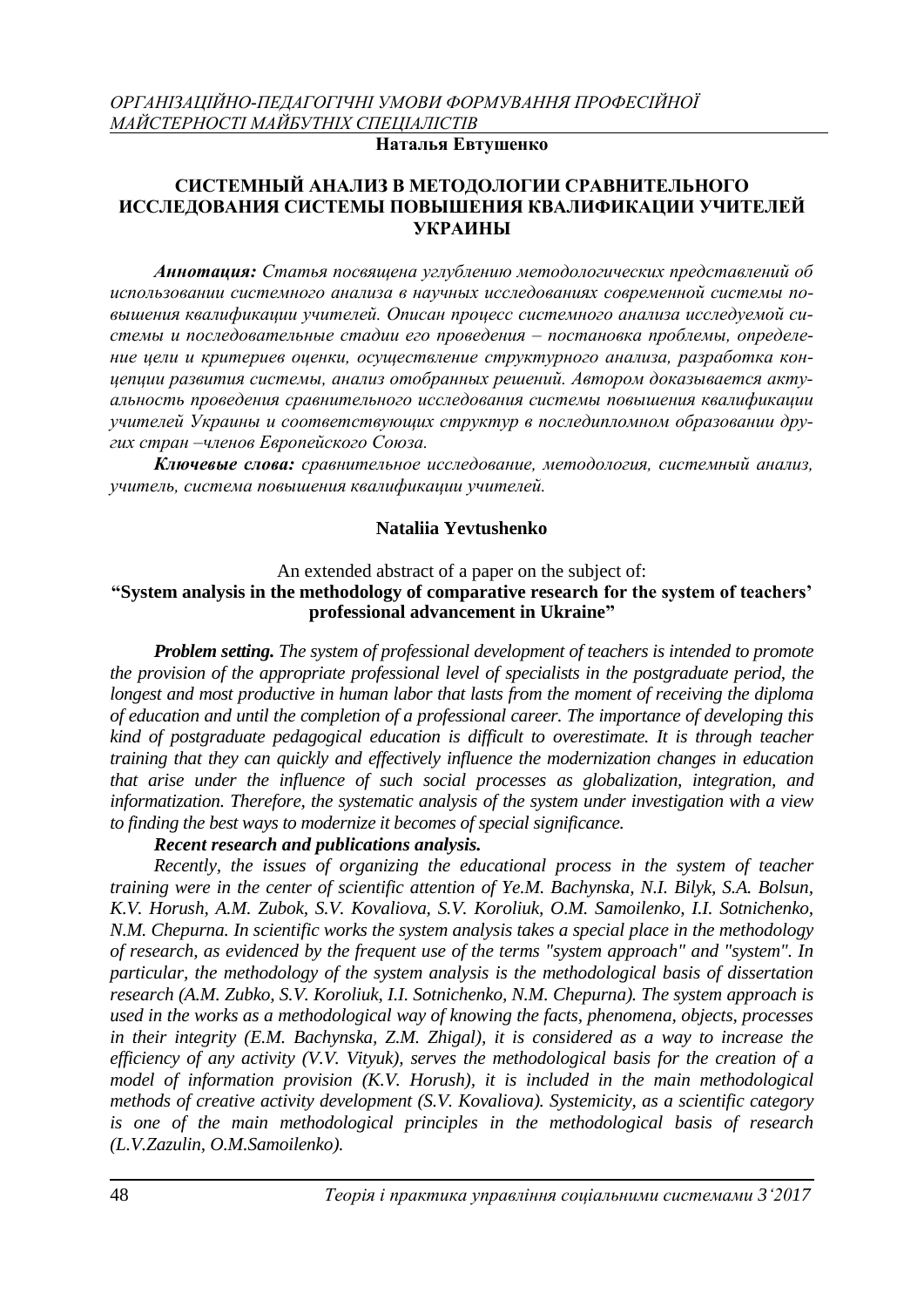*Paper objective The purpose of the article is to review the key provisions of the system analysis in the comparative study of the system of teacher training in postgraduate education in Ukraine.*

*Paper main body. The teacher training system exists today in conditions of interdependent educational space, which reflects the European tendencies of the development of education in Ukraine - this is one of those new phenomena that reflect the processes of globalization and integration that prevail in the world. Modernization of the teacher training system should be carried out by bringing it in line with the world, European and national standards. There is a need for a systematic analysis of the phenomenon under study in order to create in the future a concept for the development of the teacher training system.*

*The role of the comparative study of the system of in-service teacher training in postgraduate education of Ukraine with the corresponding structures in the education of the countries of the European Union is intensifying. The use of the system analysis in the methodology of the comparative study of the system of advanced training will help to consider the peculiarities and factors influencing its development, the identification of common and distinctive features with the relevant structures in the education of the countries of the European Union, in particular, the content, purpose, external and internal relations of the educational system.*

*The problem of developing a modern teacher training system is that professional activity takes place in the conditions of increasing transparency of the boundaries of national states, which requires reformatting the aim of improving the skills of teachers in the view of the growth of professional and geographical mobility of workers and employers, which is no longer limited to local, regional or even national labor market, but covers the whole of Europe and the world.*

*In establishing the common criteria for comparing the teachers' qualification upgrading systems, it would be advisable to consider the following structural components of the teachers' qualification upgrading system: objectives, content, network of educational institutions that carry out educational activities, content and methodological support, forms and methods of communication between teachers and a tutor.*

*The implementation of the system analysis involves the development of a new concept for a teacher training system, which will include a systematic description of its construction and functioning, and will contribute to a better understanding, interpretation, and study of the main ideas on the definition of the nature, content and forms of professional development of teachers. The basic principles of the system should be the relationship of the theory and practice, variability, variety of forms, continuity, multidimensionality, multilevelness, openness.*

*The direct analysis of the selected solutions and their consequences is the final stage of the systematic analysis of the pedagogical phenomenon. The factor that affects its effectiveness is certainly the evaluation of the achieved goals and objectives of improving the professional level of teachers.*

*Conclusions of the research. It is worth emphasizing that the planned outcome of the systematic analysis of the comparative study of the teacher training system is the creation of a modern conception of its development. In turn, the application of the system approach will facilitate the consideration of the teacher training system in postgraduate education in Ukraine as an integral system characterized by interrelated elements (goals, content, network of institutions, teaching and methodological support, forms and methods), studying its features and factors, affecting the functioning, the identification of common and distinctive features in the development of relevant structures in the member states of the European Union, determining the directions of using their positive experience for the professional development of specialists of Ukraine.*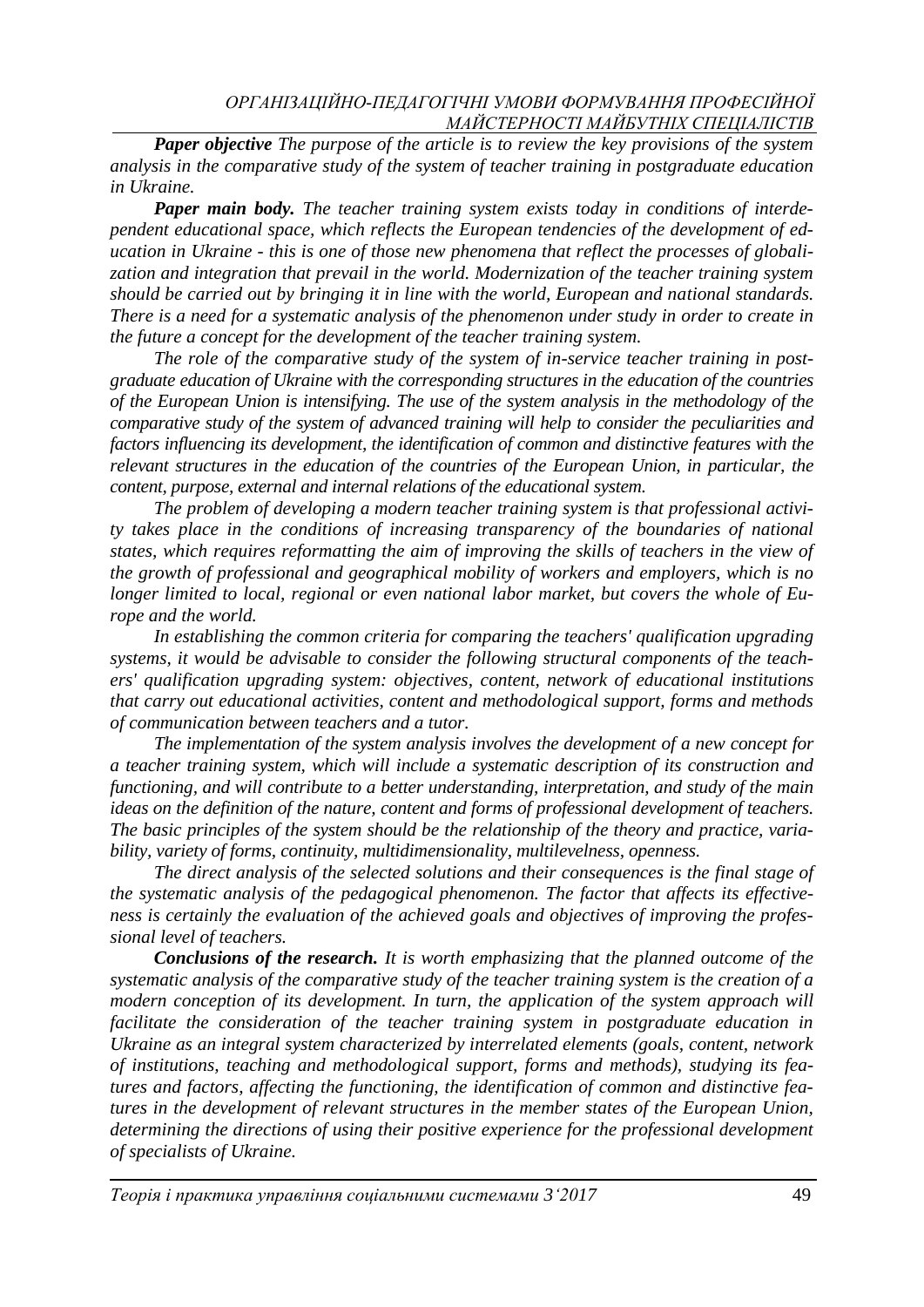### **Постановка проблеми в загальному вигляді та її зв'язок із важливими науковими чи практичними завданнями.**

Система підвищення кваліфікації вчителів покликана сприяти забезпеченню відповідного професійного рівня фахівців у післядипломний період – найдовший та найпродуктивніший у трудовій діяльності людини, що триває від моменту отримання диплому про освіту і до завершення професійної кар'єри. Важливість розвитку цього виду післядипломної педагогічної освіти важко переоцінити. Саме через навчання педагогів можна швидко й ефективно впливати на модернізаційні зміни в освіті, які виникають під впливом таких суспільних процесів, як глобалізація, інтеграція, інформатизація. Тому особливого значення набуває здійснення системного аналізу досліджуваної системи з метою пошуку оптимальних шляхів її модернізації.

**Аналіз останніх досліджень і публікацій.** Останнім часом питання організації навчального процесу в системі підвищення кваліфікації учителів перебували в центрі наукової уваги Є.М. Бачинської, Н.І. Білик, С.А. Болсун, К.В. Гораш, А.М. Зубка, С.В. Ковальової, С.В. Королюк, О.М. Самойленка, І.І. Сотніченко, Н.М. Чепурної.

У наукових працях цього напряму системний аналіз посідає особливе місце в методології дослідження, про що свідчить доволі часте використання термінів «системний підхід» і «системність». Зокрема, використання системного аналізу становить методологічну основу низки дисертаційних досліджень (А.М. Зубко, С.В. Королюк, І.І. Сотніченко, Н.М. Чепурна та ін.). Системний підхід використовується в працях як методологічний спосіб пізнання фактів, явищ, об'єктів, процесів у їхній цілісності (Є.М. Бачинська, З.М. Жигаль), розглядається в якості шляху підвищення ефективності будь-якої діяльності (В.В. Вітюк), служить методологічним підґрунтям для створення моделі інформаційного забезпечення (К.В. Гораш), входить до основних методів стратегії розвитку творчої активності (С.В. Ковальова). Системність як наукова категорія становить один з основних методологічних принципів у методологічній основі дослідження (Л.В. Зазуліна, О.М. Самойленко).

**Виділення не вирішених раніше частин загальної проблеми.** Сучасна вітчизняна система підвищення кваліфікації вчителів в Україні в умовах розбудови української державності, входження країни в європейський освітньо-культурний простір потребує модернізації і змін. Постає питання щодо необхідності нової ідеології професійного вдосконалення педагогів, яка б підтримувала процеси глобалізації освітньої галузі, адаптації до європейських стандартів та одночасно була б спрямована на застосування власного накопиченого досвіду. В зв'язку з цим зростає роль теоретичних досліджень системи підвищення кваліфікації вчителів України в порівнянні з відповідними структурами в післядипломній освіті інших країн та підсилюється важливість розвитку методології їхнього здійснення, зокрема запровадження системного аналізу як методологічної основи цілісного системного дослідження і практичного впровадження позитивного досвіду розвитку професійного вдосконалення вчителів у країнах Європейського Союзу.

**Формулювання цілей статті**. Метою статті є огляд ключових положень системного аналізу під час здійснення порівняльного дослідження системи підвищення кваліфікації вчителів у післядипломній освіті України.

# **Виклад основного матеріалу дослідження.**

Одним із першочергових завдань педагогічної методології сьогодні є необхідність вирішення накопичених проблем, які стосуються формування цілісної методологічної програми дослідження існуючих педагогічних систем, узгодження всієї сукупності підходів, методик і процедур їхнього вивчення. Прикладом такої педагогічної системи в післядипломній освіті України може бути система підвищення кваліфікації вчителів. Її по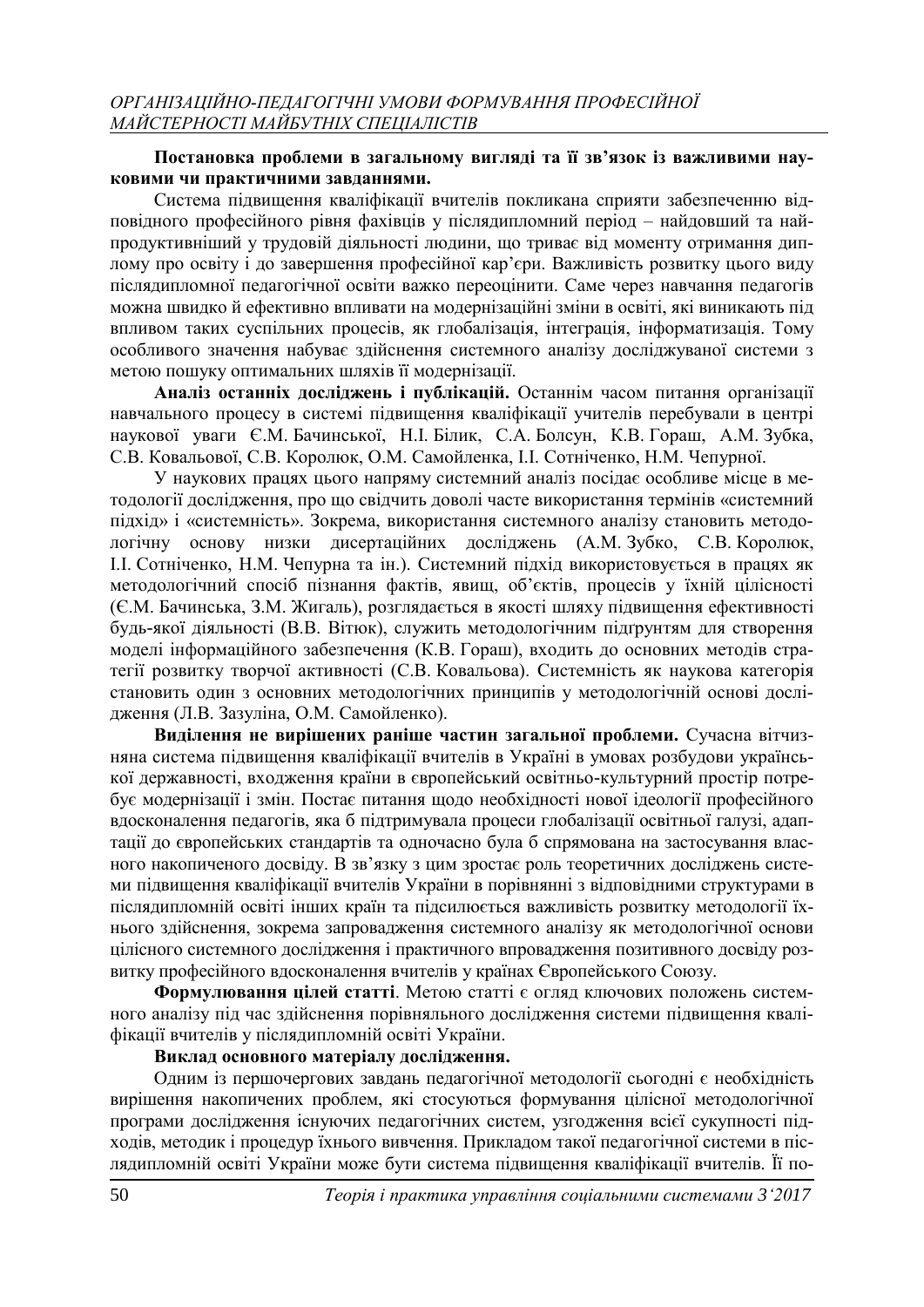ліпшення є важливим ресурсом відтворення людського капіталу та необхідною умовою соціально-економічного розвитку українського суспільства.

У процесі студіювання наукових джерел встановлено, що підвищення кваліфікації вчителів є явищем складним і багатоаспектним. Немає однозначності щодо визначення цього педагогічного процесу. Зокрема, Законом України "Про освіту" термін "підвищення кваліфікації" розкривається як "підвищення рівня готовності особи до виконання її професійних завдань та обов'язків або набуття особою здатності виконувати додаткові завдання й обов'язки шляхом набуття нових знань і вмінь у межах професійної діяльності чи галузі знань" [3]. Іншою точкою зору є позиціювання підвищення кваліфікації фахівців як покликання реалізовувати принцип "навчання впродовж життя" або «неперервного навчання" [7], тобто складової загальної системи безперервної освіти особистості [2], що дозволяє вчителеві підвищувати свій професійний рівень протягом усього періоду професійної діяльності.

Узагальнення сучасних наукових поглядів на підвищення кваліфікації вчителів як системне явище сприяє його розгляду в якості педагогічної системи – організованого об'єкта, що здійснює управління процесом передачі й засвоєння передового педагогічного досвіду, взаємодію між різними взаємопов'язаними структурними компонентами, об'єднаними однією освітньою метою розвитку індивідуальності й особистості вчителя; складної неперервної змінної системи управління, що вирішує освітньо-виховні завдання професійного вдосконалення вчителів, за допомогою якої досягаються педагогічні цілі, а саме приведення професійних знань, умінь та компетентностей фахівців у відповідність до потреб і вимог сучасного суспільства.

Система підвищення кваліфікації вчителів існує нині в умовах взаємозалежного освітнього простору, в якому відбиваються загальноєвропейські тенденції розвитку освіти України – це є одним із нових явищ, породжених процесами глобалізації й інтеграції, які панують у світі. Отже, модернізація системи підвищення кваліфікації вчителів повинна відбутися шляхом приведення її у відповідність до світових, європейських і національних стандартів, що постає актуальною проблемою педагогічної науки і практики. Виникає потреба у проведенні системного аналізу досліджуваного явища з метою створення в подальшому концепції розвитку системи підвищення кваліфікації вчителів, яка включатиме системний опис її побудови і функціонування та сприятиме глибшому осмисленню, тлумаченню, вивченню головних ідей щодо визначення сутності, змісту й форм професійного вдосконалення педагогів.

У цьому контексті посилюється роль здійснення порівняльного дослідження розвитку системи підвищення кваліфікації вчителів у післядипломній освіті України та відповідних структур в освіті країн Європейського Союзу. Об'єктивними причинами такого порівняльного дослідження є наявність загальних, властивих для багатьох країн проблем у сфері післядипломної освіти, які відбуваються під впливом світових інтеграційних процесів в економіці, конструювання нових культурно-економічних просторів із формуванням раніше невідомих колективних ідентичностей (створення Європейського Союзу). Інтернаціоналізація університетської освіти і науки доводить необхідність обліку перетворень в освітніх системах інших країн, посилення впливу наддержавних міжнародних організацій на національні системи освіти [6].

Актуальна проблема розвитку вітчизняної системи підвищення кваліфікації вчителів полягає в тому, що здійснення професійної діяльності відбувається в умовах дедалі більше зростаючої прозорості державних кордонів, що потребує врахування позицій української освіти у структурі європейської освіти, яка містить безліч різноманітних національних освітніх систем. Такий стан речей вимагає перегляду мети підвищен-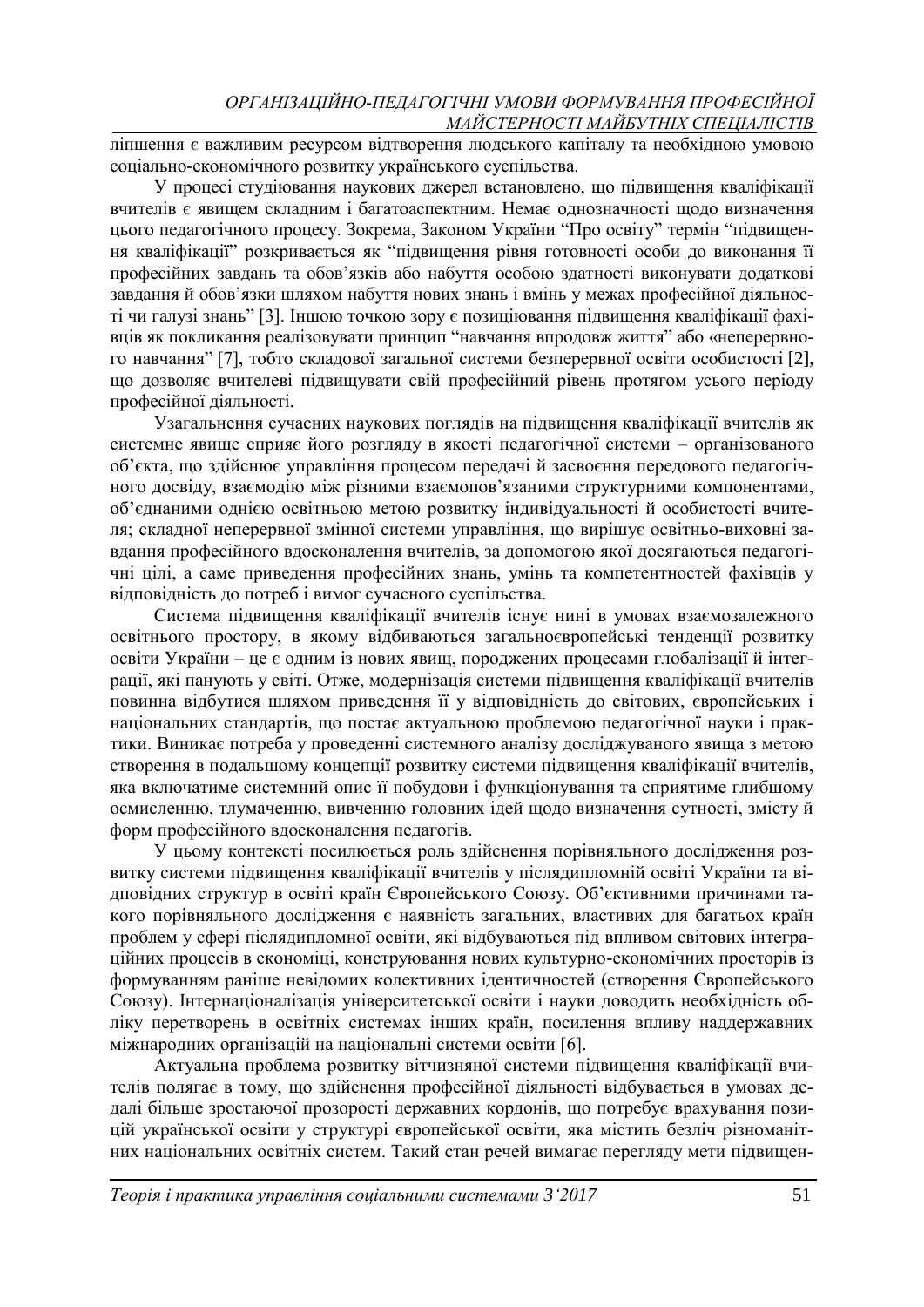ня кваліфікації педагогів з огляду на "зростання професійної та географічної мобільності працівників і роботодавців, що більше не обмежується місцевим, регіональним або навіть національним ринком праці, а охоплює всю Європу і світ" [10].

Суспільні зміни відкривають шлях до трансформацій у системі підвищення кваліфікації українських учителів, і важливим у цьому процесі є використання досвіду країн Європейського Союзу. Застосування системного аналізу в методології порівняльного дослідження з окресленої наукової проблеми сприятиме розгляду особливостей і чинників, що впливають на розвиток системи підвищення кваліфікації вчителів, виявленню спільних та відмінних рис у розбудові педагогічної освіти у країнах Європейського Союзу, зокрема, щодо змісту національної педагогічної системи, її мети, зовнішніх і внутрішніх зв'язків тощо.

До зазначених особливостей можна віднести характерні ознаки будь-якої освітньої системи, а саме: відстрочення результатів, нестійкість чинників, що впливають на неї, велике значення людського фактора та ін. При цьому пояснення педагогічних проблем здійснюється з урахуванням їхніх просторових і часових відмінностей, а побудова освітньої морфології реалізується через аналіз на національному, регіональному та світовому рівнях. Доцільним є встановлення єдиних критеріїв для порівняльного аналізу явищ в освіті.

Наступною стадією системного аналізу в порівняльному дослідженні є визначення критеріїв порівняння систем підвищення кваліфікації вчителів у різних країнах. Розмірковуючи над вибором, звернемося до висунутого вище положення про розгляд досліджуваного об'єкта як педагогічної системи, що складається із взаємопов'язаних структурних компонентів, підпорядкованих спільній меті – піднесенню кваліфікації педагогів. На нашу думку, під час встановлення єдиних критеріїв порівняння доцільним буде вивчити такі структурні компоненти системи, як цілі, зміст, мережа навчальних закладів, які здійснюють освітню діяльність, змістовно-методичне забезпечення, форми й методи комунікації вчителів і викладача-фасилітатора.

Важливим етапом проведення системного аналізу є створення нової концепції системи підвищення кваліфікації вчителів. Потрібно пам'ятати, що "зміна системи завжди пов'язана з її проектуванням, характеризується, перш за все, вихідними посилками і використовуваними методами" [5]. Методологія системного аналізу ґрунтується на системному підході до вивчення педагогічних явищ [1, с. 306]. Системний аналіз як сукупність методологічних засобів реалізації системного підходу на конкретно-предметному рівні дослідження або практичної діяльності [4, с. 109] посідає особливе місце в порівняльному дослідженні системи підвищення кваліфікації вчителів.

Застосування системного підходу сприятиме розгляду досліджуваної системи як структурного елемента більш складного єдиного цілого – системи післядипломної педагогічної освіти, яка водночас має численні зв'язки з іншими структурними елементами (системами) та входить до системи вищої освіти України. Тому доцільним під час вироблення концепції розвитку є використання позитивного зарубіжного досвіду трансформації змісту, форм і методів професійної підготовки вчителів, зокрема доктрин перехідного періоду, розроблених польськими колегами: саморозвитку та самоосвіти вчителів; неперервної освіти; критичної діагностики; а також доктрина, яка зосереджується на підготовці "учителя-дослідника", учителя "виробництва", учителя-творця, учителяпрактика, що схильний до рефлексії, або вчителя-керівника [9]. Основними принципами системи підвищення кваліфікації вчителів мають стати взаємозв'язок теорії і практики, змінюваність, різноманітність форм, безперервність, багатовимірність, багаторівневість, відкритість [8].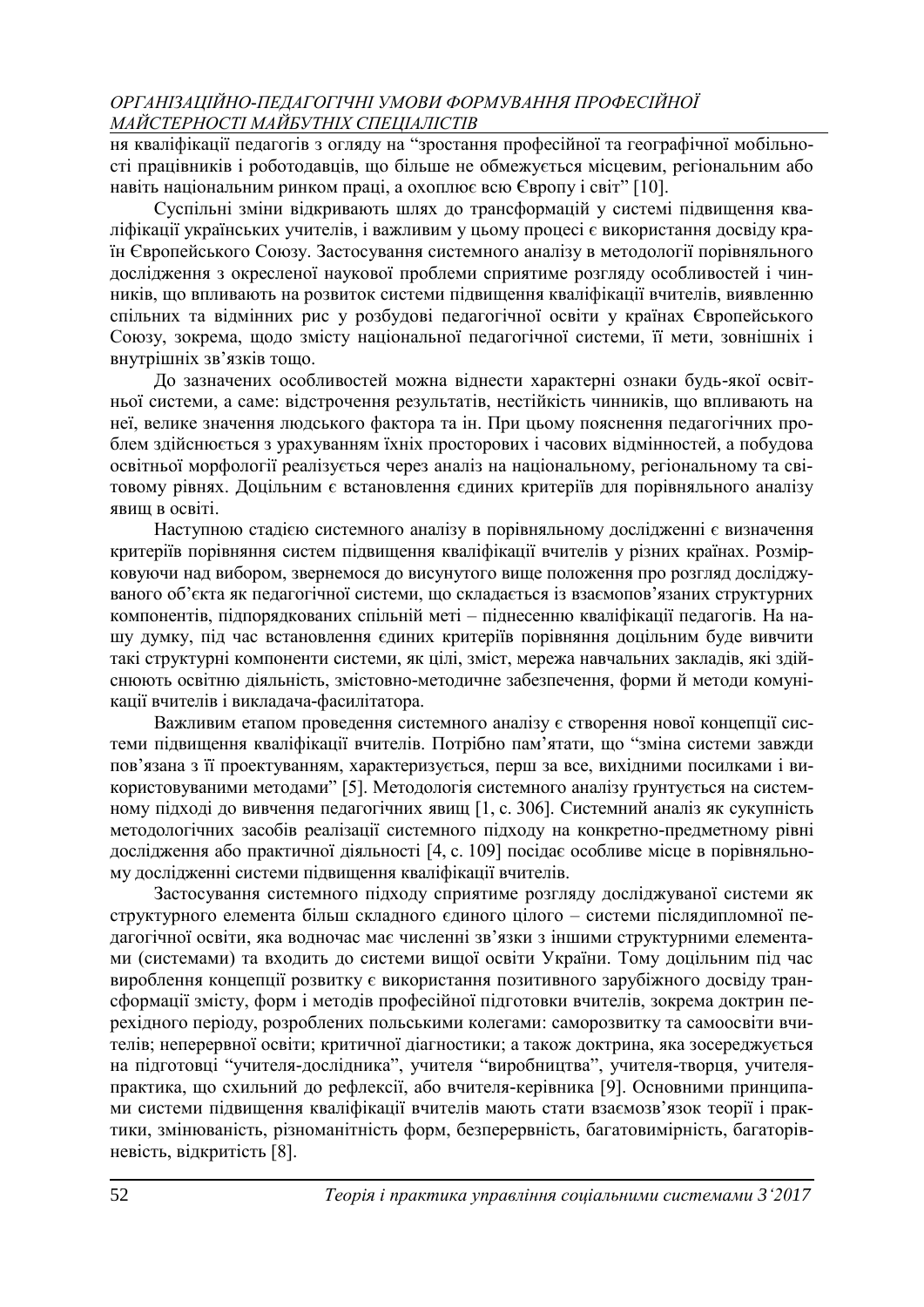Безпосередній аналіз відібраних варіантів рішень та їхніх наслідків є завершальною стадією системного аналізу будь-якого педагогічного явища. Фактором, що впливає на його ефективність, безумовно, вважається проведення оцінювання досягнутих цілей і завдань щодо вдосконалення професійного рівня вчителів. Це надає можливість перегляду й коригування мети і відповідних заходів. Застосування системного підходу забезпечує відкритість та зворотний зв'язок відповідно до конкретної мети розвитку, для чого нині існує широкий спектр прийомів і методів збору інформації.

#### **Висновки з даного дослідження та перспективи подальших розвідок.**

Варто наголосити, що запланованим результатом проведення системного аналізу в порівняльному дослідженні системи підвищення кваліфікації вчителів є створення сучасної концепції її розвитку. Водночас застосування системного підходу сприятиме розгляду системи підвищення кваліфікації вчителів у післядипломній освіті України як єдності взаємопов'язаних елементів (цілі, зміст, мережа закладів, навчально-методичне забезпечення, форми та методи), вивченню її особливостей і чинників, що впливають на функціонування, виявленню спільних та відмінних рис у розвитку відповідних структур у країнах – членах Європейського Союзу, визначенню напрямів використання їхнього позитивного досвіду задля професійного вдосконалення фахівців України.

#### **Список літератури:**

1. *Гончаренко С.У.* Український педагогічний словник / С.У. Гончаренко. – К. : Либідь, 1997. – 376 с.

2. *Кремень В.Г.* Енциклопедія освіти / Академія пед. наук України / В.Г*.*Кремень/ - К. : Юрінком Інтер, 2008. – 1040 с.

3. Закон України "Про освіту"// Вища освіта. [Електронний ресурс] – Режим доступу: http://vnz.org.ua/zakonodavstvo/110-zakon-ukrayiny-pro-osvitu.

4. *Клименюк О. В.* Методологія та методи наукового дослідження / О.В. Клименюк. – К. : Міленіум, 2005. – 186 с.

5. *Легостаев И. И*. Парадигмальный подход к системной методологии педагогіки / И.И. Легостаев // Вестник НВГУ. – 2013. – № 4. – С. 103–111.

6. *Разумова Л. И.* Культурологические основания исследований в области сравнительного образования / Л.И. Разумова // Гуманитарный вектор. – 2012. – № 3(31). – С. 136–144.

7. *Швидун В. М.* Аналіз поняття "післядипломна педагогічна освіта" в контексті інтеграції освітніх систем / В.М. Швидун. // Державне управління та місцеве самоврядування. – 2013. – № 4 (19). – С. 89–97.

8. *Buczkowska-Gola M.* Wymagając od ucznia, wymagajmy od siebie : / M. Buczkowska-Gola // Edukacja i dialog. – 2000. – №119.

9. *Lewowicki T.* Problemy kształcenia i pracy nauczycieli / T. Lewowicki. – Warszawa – Radom : Wydawnictwo Instytutu Technologii Eksploatacji PIB, 2007. – 148 s.

10. *Król A.* Model doskonalenia kadr szkół zawodowych w trzech krajach partnerskich [Model for the development of vocational schools in three partner countries] / A. Król, T. Miszke // Obrazovanie cherez vsju zhizn' : nepreryvnoe obrazovanie v interesah ustojchivogo razvitija.  $-2013. - N_21. - S. 32-36.$ 

#### **References:**

1. Honcharenko, S. (1997). *Ukrains'kyj pedahohichnyj slovnyk* Ukrainian Pedagogical Dictionary Kyiv, Lybid', 1997, 376 p. [in Ukrainian].

2. Kremen', V. (2008). *Entsyklopediia osvity* [Encyclopedia of Education] Akademiia ped. nauk Ukrainy, Kyiv, Yurinkom Inter,1040 p. [in Ukrainian].